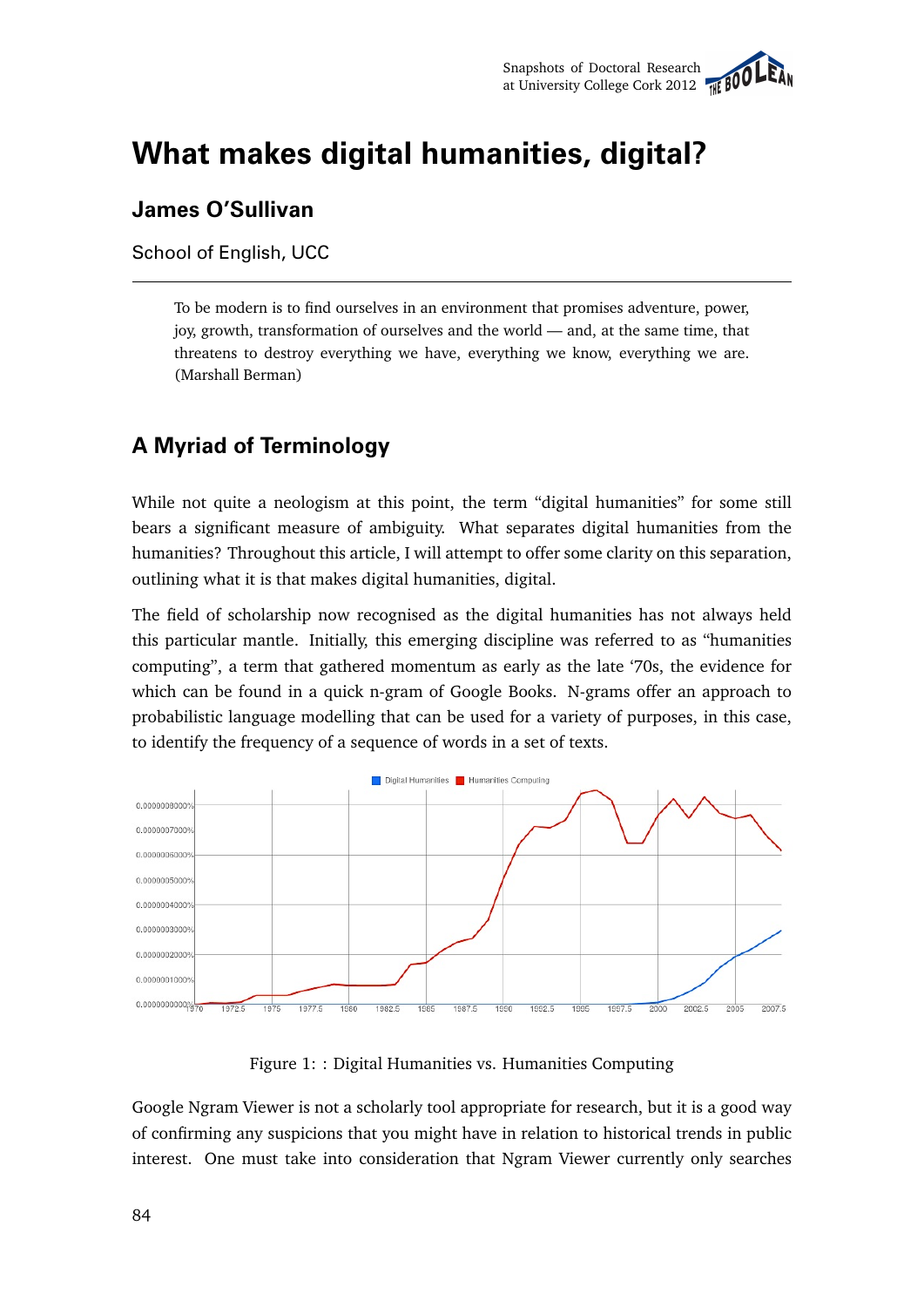JAMES O'SULLIVAN

up to 2008, and there has been a significant increase in the volume of literature within this particular field since then. Consequently, it is fair to say that this does not paint an entirely accurate picture. What it does show however, is that there was an explosion of interest in using technology to support humanist activities in the late 1980s, and that this continued right up until the turn of the century, at which point the growth in activity normalised somewhat. From the outset, the discipline was called humanities computing, and it wasn't until 2005 that the label of digital humanities emerged. In 2008, the former of the two terms was still very predominant, but the graph displayed in Figure 1 suggests that this trend was shifting; I'd very much doubt if there hasn't by now been a full reversal of those terms.

Many scholars and practitioners continue to use these two terms interchangeably, while others debate the legitimacy of applying the word "digital" across a broad spectrum of activities, many of which are focused on physical electronics and analogue technologies. As a result, those working within the discipline have devised and settled upon more specific terms that they feel reflect the particulars of their research with greater clarity. At any conference predominantly populated by digital humanists, you may find yourself traversing a myriad of terminologies: electronic scholarship, digital scholarship, computational analysis, electronic textual analysis, digital curation — and so forth. Essentially, all of these terms refer to academic pursuits that are concerned with the same thing: the place of technology in the arts and humanities.

#### **Technology and the Humanities**

Delineating the place of technology within the very many realms of humanistic study is a complex task. Technology offers the potential for new methodologies, augmenting traditional humanist research methods with empirical analysis that can be used to assist interpretation. Beyond its contribution to new methodologies, technology has been the driver behind complex shifts in the transmission and reception of cultural artefacts; in the creation of new knowledge, and in the exploration of old meaning. Technology has not just presented new modes with which humanists can interrogate and re-problematise old questions, but has itself given rise to a whole range of emerging issues that warrant deliberation. Let us consider each of these in isolation, beginning with the new methodologies being deployed by digital humanists.

My own research is partly concerned with computational stylistics, a branch of electronic textual analysis that seeks to use computers to find trends in literature. Computational stylistics combines statistics with linguistics in an effort to form authorial signatures which can be used to establish such trends, from which the interpretation of a text may then emerge. The key difference between this methodology and more traditional approaches is that the subsequent interpretation is based on an analysis that is supported by empirical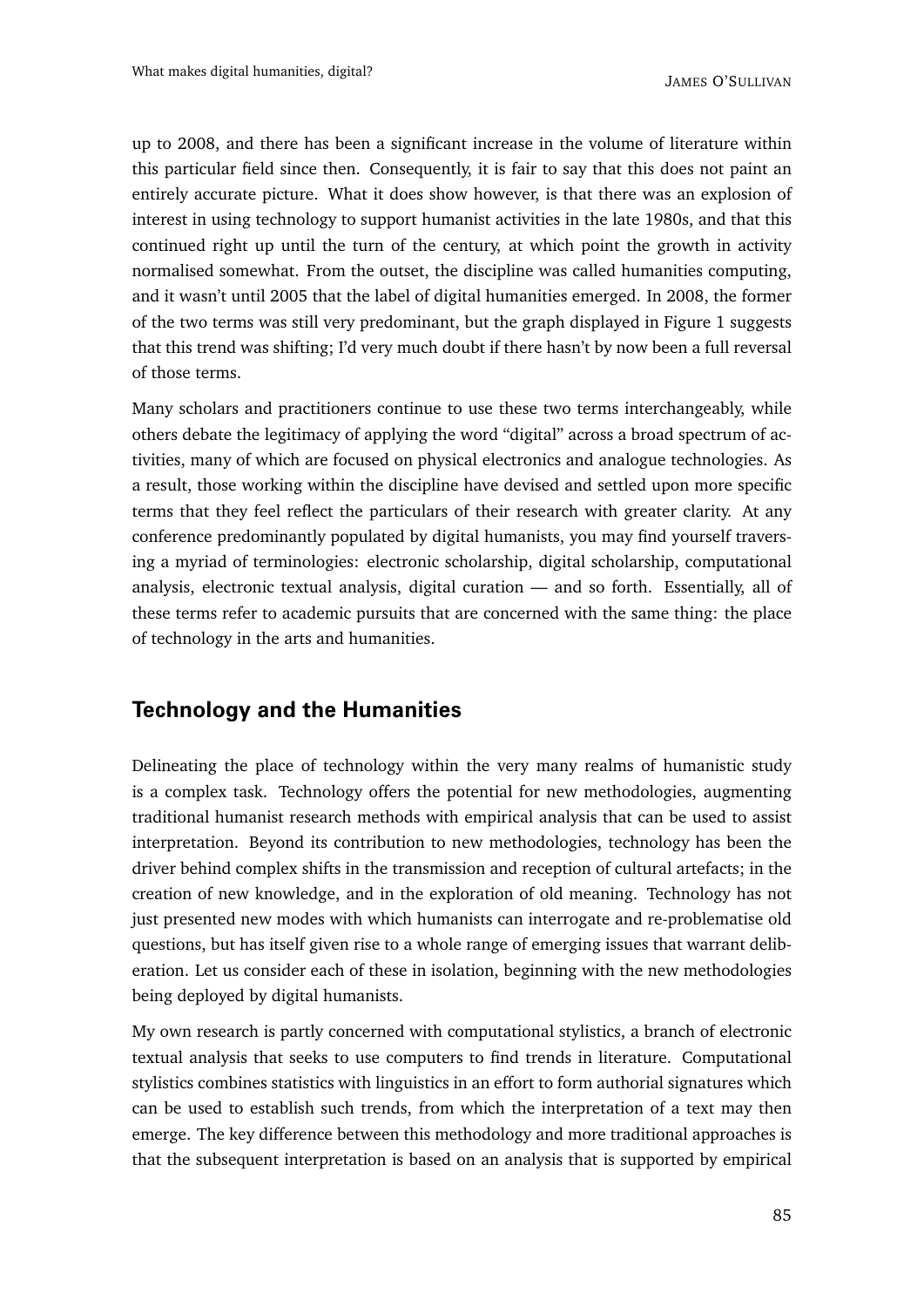

Figure 2: A cluster analysis of Faulkner, Joyce & Woolf

statistical findings. Conducting textual analysis in this fashion balances objectivity with subjectivity, offering additional evidence to interpretations based on close readings.

Electronic textual analysis can be used across all disciplines, but in computational stylistics, the focus is very much on literary texts, and the specific style used by an author in particular passages. One may be interested in authorship attribution, in which case a large sample from a writer's known corpus may be used to form an authorial signature to be tested against an unknown text, or a known text whose authorship is disputed. Alternatively, the focus may be on character dialogue, and the success with which an author is able to shape distinctive voices within their narrative. The limits are boundless, with some remarkable studies having already been conducted and published. Within computational stylistics, there are a range of statistically valid methods that can be used to examine a body of text, one of which is cluster analysis.

For illustrative purposes, I have produced a very simple cluster analysis, as shown in Figure 2, using a small sample of texts by the prominent modernist authors, William Faulkner, James Joyce and Virginia Woolf. The first step in this process was the creation of a mostfrequent-wordlist, which can be produced using a variety of computational methods. Using the 900 most frequent words in each text, an authorial signature was formed, from which three distinct clusters were identified in a computer-generated dendrogram. Dendrograms illustrate hierarchical clustering, and thus can be used to measure the similarity between groups of texts. Reading the dendrogram in Figure 2 is relatively straightforward: the shorter the path between two titles, the more similar the authorial signature contained within these texts. For clarity, I instructed the system to colour-code the clusters. As can be seen, the computer has clustered the texts correctly, placing the two novels from each author within the same cluster, demonstrating that this method is entirely accurate. In-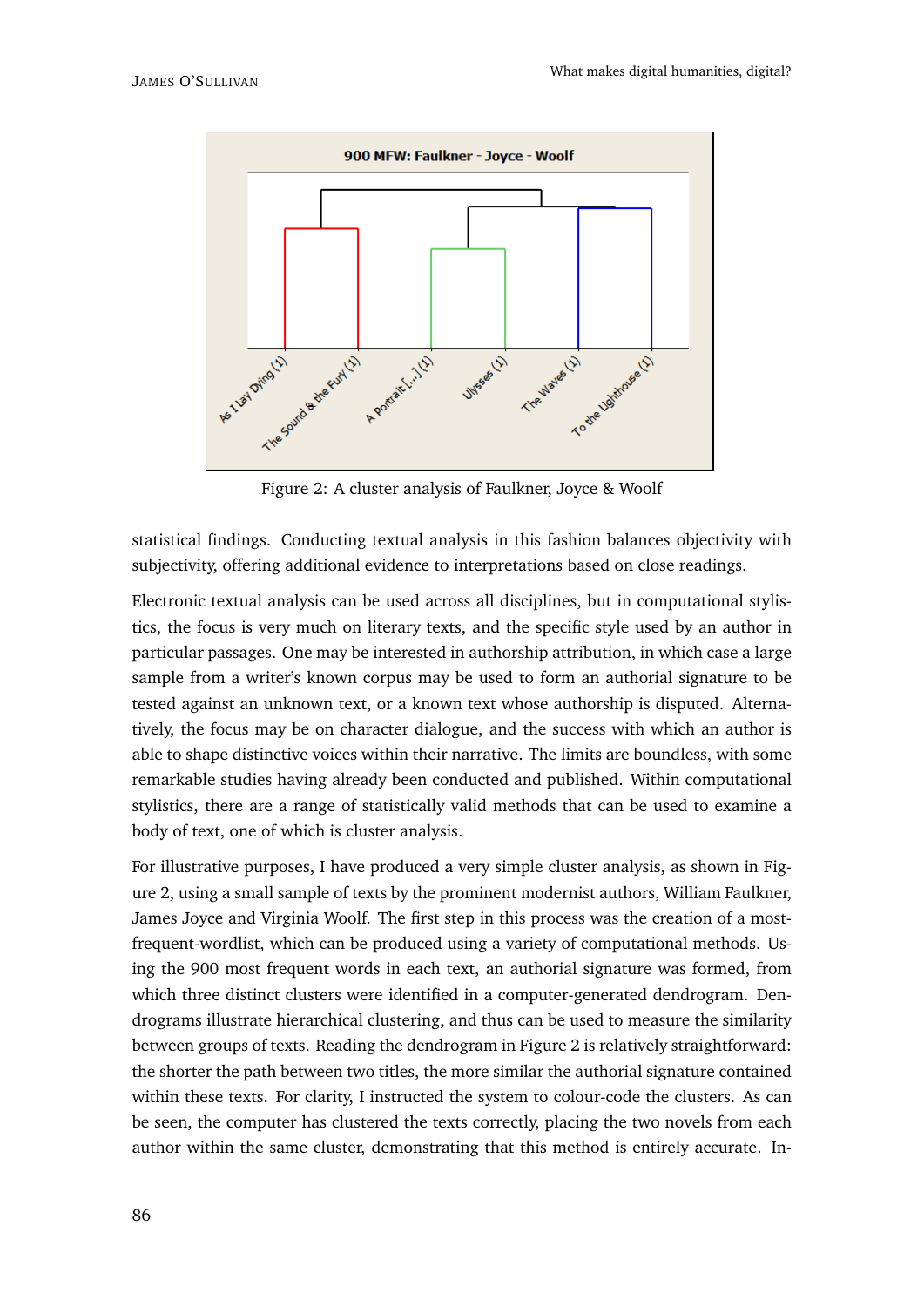

Figure 3: : Stephanie Strickland's *Vniverse*

cidentally, this data also shows that the novels by Joyce and Woolf are more similar in style than the Faulkner works. To reiterate, this is indicated by the proximity between the Joyce and Woolf clusters, although the difference is marginal. It is worth noting that, as this analysis was conducted for purely demonstrative purposes, the integrity of the textual data was not thoroughly checked.

As already noted, the study of digital humanities goes beyond the pursuit and use of new technology-based methodologies. Juxtapositions between the "old" and the "new" have caused complex shifts in scholarly consumption and artistic creation. Literature has experienced just such a cultural upheaval with many traditional literary practices having been merged with new media in an effort to achieve new forms of writing, style and textual construction. Consider Stephanie Strickland's *Vniverse*. Comprised of both a physical and electronic text, Strickland disregards the traditional separation between these differing media, using both forms in complement to generate a multiplex of reading possibilities.

Strickland's work is a textual construction that is not typically encountered in traditional literary practice: the reader's interaction determines the sequence of the piece. The text of the poem is either displayed based on the user's entry of a numerical value, which corresponds to a portion of the poem, or alternatively, on where the cursor is placed amongst the star-scape that appears on the screen, where constellations form, providing imagery alongside the text. Technology has provided authors with new aesthetics from which a new genre of electronic literature has emerged. The study of this literature is of particular interest to digital humanists, who hold an interest in both the electronic and literary elements that form such works.